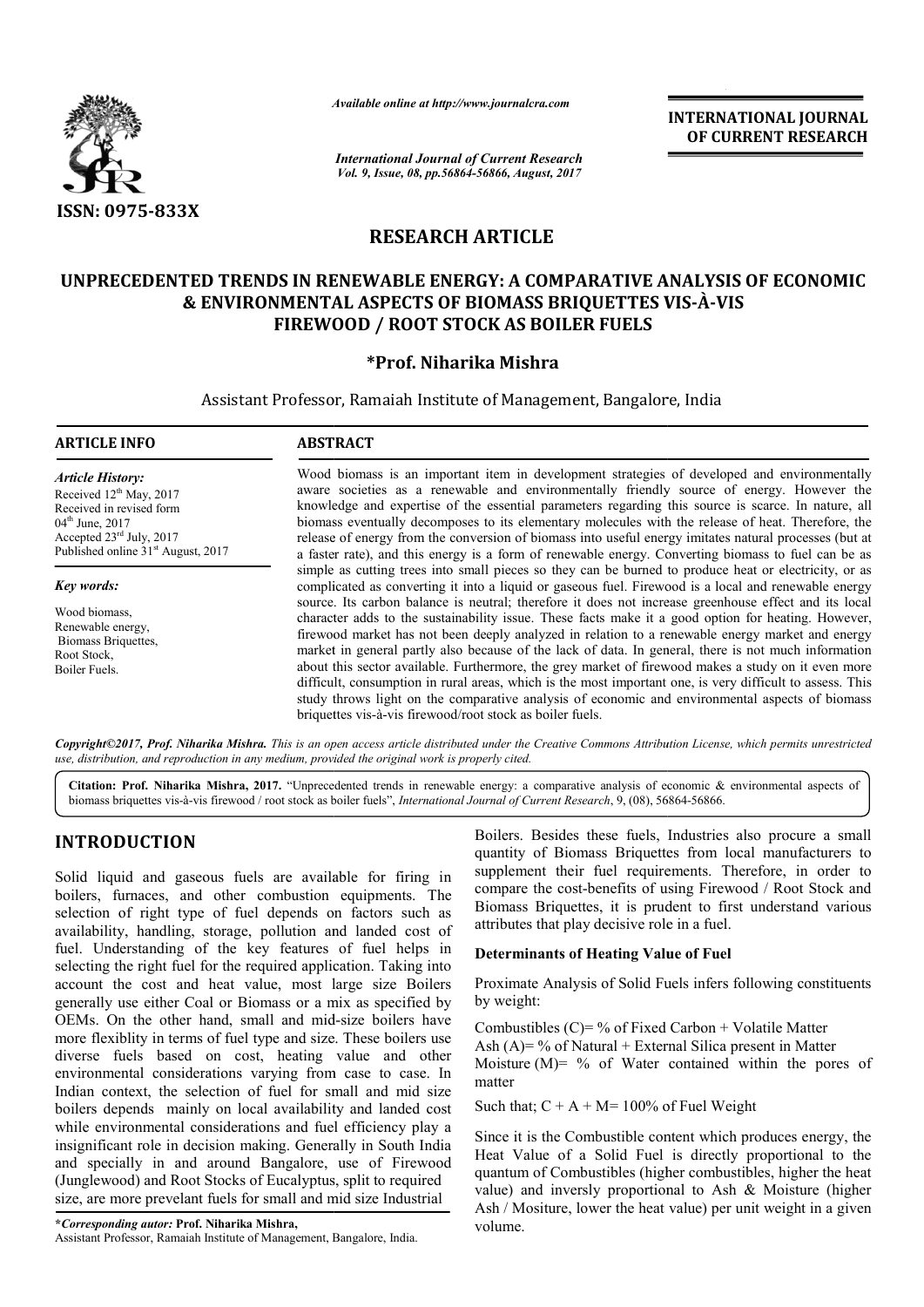Net Price per '000 Kcal (Rs/'000 KCal)

#### **A Comparison of Characteristics of Firewood, Rootstock & Biomass Briquettes**

#### **Table 1. Sourcing & transportation**

| <b>FEATURES</b><br><b>FIREWOOD</b>                                                                      |                                                                                                                                             |                               | <b>ROOT STOCK</b>                                                                  |                               | <b>BIOMAS BRIQUETTES</b>                                    |  |
|---------------------------------------------------------------------------------------------------------|---------------------------------------------------------------------------------------------------------------------------------------------|-------------------------------|------------------------------------------------------------------------------------|-------------------------------|-------------------------------------------------------------|--|
| Origin                                                                                                  | Grown on Private lands, Roadside & Govt. Lands                                                                                              |                               | Grown on Private lands, Roadside & Govt. Lands                                     |                               | Manufactured                                                |  |
| Availability & Seasonality                                                                              | Seasonal Availability based on Socio-Economic & Climatic                                                                                    |                               | Seasonal Availability based on Socio-Economic &                                    |                               | Available consistently almost 9 months in a year            |  |
| conditions                                                                                              |                                                                                                                                             |                               | Climatic conditions                                                                |                               |                                                             |  |
| Quality Consistency<br><b>Highly Variable</b>                                                           |                                                                                                                                             |                               | <b>Highly Variable</b>                                                             |                               | Variable season to season                                   |  |
| Modus Operandi of Supply<br>Petty contractors harvest and transport wood from source to Buyer.          |                                                                                                                                             |                               | Petty contractors uproot, split and transport roots from                           |                               | Manufactured & Delivered                                    |  |
|                                                                                                         |                                                                                                                                             |                               | source to Buyer.                                                                   |                               |                                                             |  |
| <b>Statutory Transit Requirements</b>                                                                   | Firewood cutting & transit is strictly regulated through Forest Permit<br>requirements. Supplier is responsible for arranging valid transit |                               | Roots extraction & transit is not regulated through<br>Forest Permit requirements. |                               | Not Applicable                                              |  |
|                                                                                                         | permits before transportation.                                                                                                              |                               |                                                                                    |                               |                                                             |  |
| PHYSICAL FEATURES                                                                                       |                                                                                                                                             |                               |                                                                                    |                               |                                                             |  |
| <b>FEATURES</b><br><b>FIREWOOD</b>                                                                      |                                                                                                                                             |                               | <b>ROOT STOCK</b>                                                                  |                               | <b>BIOMAS BRIQUETTES</b>                                    |  |
| Size & Dimensions<br>Non                                                                                | uniform:<br>Often<br>needs                                                                                                                  | resizing.                     | Non-Uniform;<br>Variable sizes in                                                  | each lot.                     | Multiple<br>Shapes<br>Sizes.<br>and                         |  |
|                                                                                                         | Logs of varying lengths & dia. Often needs resizing and further                                                                             |                               | Roots split into two or three pieces. Highly non uniform                           |                               | Mostly Cylindrical Briquettes with Dia ranging              |  |
| splitting.                                                                                              |                                                                                                                                             |                               | with sharp edges and split ends. Needs resizing mostly.                            |                               | from 60mm to 90mm and varying lengths.                      |  |
| Packing<br>Handling                                                                                     | Unpacked & Loose                                                                                                                            |                               | Unpacked & Loose<br>Multiple persons required; More when resizing &                |                               | Packed in HDPE Bags<br>One person is adequate for feeding   |  |
|                                                                                                         | Multiple persons required; More when resizing $\&$ splitting is done                                                                        |                               | splitting is done                                                                  |                               |                                                             |  |
| Storage                                                                                                 | Needs large area. Difficult to maintain neatly. Can not be stacked                                                                          |                               | Needs large area. Difficult to maintain neatly. Can not                            |                               | Easy due to packaging                                       |  |
| properly.                                                                                               |                                                                                                                                             |                               | be stacked properly.                                                               |                               |                                                             |  |
| OTHER ENVIRONMENTAL IMPACT RELATED CHARACTERISTICS                                                      |                                                                                                                                             |                               |                                                                                    |                               |                                                             |  |
| <b>FEATURES</b><br><b>FIREWOOD</b>                                                                      |                                                                                                                                             |                               | <b>ROOT STOCK</b>                                                                  |                               | <b>BIOMAS BRIQUETTES</b>                                    |  |
| Emission                                                                                                | Carboneous. High Smoke volumes. Soots blow-up through Chimney                                                                               |                               | S, CO <sub>2</sub> &Ph fumes. High Smoke volumes. Soots blow-                      |                               | Non Sulphurous Fumes. No $NOx$ emissions                    |  |
| Solid Waste<br>Generated 15%-20%                                                                        |                                                                                                                                             |                               | up through Chimney<br>Generated 15%-20%                                            |                               | $< 10\%$                                                    |  |
| Impact on Boiler<br>Frequent maintainance                                                               |                                                                                                                                             |                               | Regular maintenance. More wear & tear                                              |                               | Non-Corrosive; Minimal clinkering & flaking                 |  |
|                                                                                                         |                                                                                                                                             |                               |                                                                                    |                               |                                                             |  |
| FUEL EFFICIENCY                                                                                         |                                                                                                                                             |                               |                                                                                    |                               |                                                             |  |
| <b>FEATURES</b><br><b>FIREWOOD</b>                                                                      |                                                                                                                                             | <b>ROOT STOCK</b>             |                                                                                    |                               | <b>BIOMAS BRIQUETTES</b>                                    |  |
| $450 - 700$ Kg/m <sup>3</sup><br>Density                                                                |                                                                                                                                             | $500 - 700$ Kg/m <sup>3</sup> |                                                                                    | $800 - 900$ Kg/m <sup>3</sup> |                                                             |  |
| $30\% - 45\%$<br>Moisture                                                                               |                                                                                                                                             | 40%                           |                                                                                    | $10\% - 15\%$                 |                                                             |  |
| (Say Avg - 37.5%)                                                                                       |                                                                                                                                             |                               | Eucalyptus has high moisture contents and maximum                                  | (Say Avg - 12.5%)             |                                                             |  |
|                                                                                                         | Freshly cut tree has around 60% moisture. After                                                                                             |                               | water is stored in roots. When uprooted, roots have                                |                               | Briquettes are manufactured only with medium moisture raw   |  |
|                                                                                                         | conversion into logs and transportation, the moisture at the                                                                                |                               | around 70% moisture. After splitting and                                           |                               | material. Hence output is aroun 10%-15%.                    |  |
|                                                                                                         | time of sale / delivery is normally around 30%-45%<br>15% to 19%                                                                            |                               | transportation, still around 40% remains<br>$10\% - 12\%$                          |                               |                                                             |  |
| Ash $(\% )$                                                                                             | $(Say Avg - 17%)$                                                                                                                           |                               | $15% - 25%$<br>$(Say Avg - 20%)$                                                   |                               | (Say Avg - 11%)                                             |  |
|                                                                                                         | External silica get carried over during harvesting, felling,                                                                                |                               | A lot of additional mud / silica gets entangled during                             |                               | Normal % of ash found in Biomass plus natural contamination |  |
|                                                                                                         | handling and trsnaportation operations.                                                                                                     |                               | uprooting by JCB and splitting operations in field.                                |                               | in handling on bare ground.                                 |  |
| 2500 to 3000 Kcal/Kg<br>Gross Calorific Value                                                           |                                                                                                                                             | 3000 to 3500 Kcal/Kg          |                                                                                    | 3800 to 4200 Kcal/Kg          |                                                             |  |
|                                                                                                         | (Say Avg - 2750 Kcal/Kg)                                                                                                                    | $(Say Avg - 3250 Kcal/Kg)$    |                                                                                    |                               | $(Say Avg - 4000 Kcal/Kg)$                                  |  |
|                                                                                                         |                                                                                                                                             |                               |                                                                                    |                               |                                                             |  |
| COST COMPARISONS ON GROSS & NET BASIS PER UNIT OF DIFFERENT FUELS                                       |                                                                                                                                             |                               |                                                                                    |                               |                                                             |  |
| <b>FEATURES</b>                                                                                         | <b>FIREWOOD</b>                                                                                                                             |                               | <b>ROOT STOCK</b>                                                                  |                               | <b>BIOMAS BRIQUETTES</b>                                    |  |
| Gross Price incl. Delivery to Buyer's place (Rs/Kg): As is Basis                                        | 3.50                                                                                                                                        |                               | 3.60                                                                               |                               | 5.50                                                        |  |
| Net Wt. of Combustibles after deducting Moisture & Ash contents (Kg of                                  | 0.46                                                                                                                                        |                               | 0.40                                                                               |                               | 0.77                                                        |  |
| Combustibles/Kg of Purchased Fuel)<br>Net Price incl. Delivery to Buyer's place (Rs/Kg of Combustibles) | 7.69                                                                                                                                        |                               | 9.00                                                                               |                               | 7.19                                                        |  |

Avg. Calorific Value (Kcal/Kg) <br>
Net Price per '000 Kcal (Rs/'000 KCal) <br>
2.80 2.77 2.250 2.77 1.80